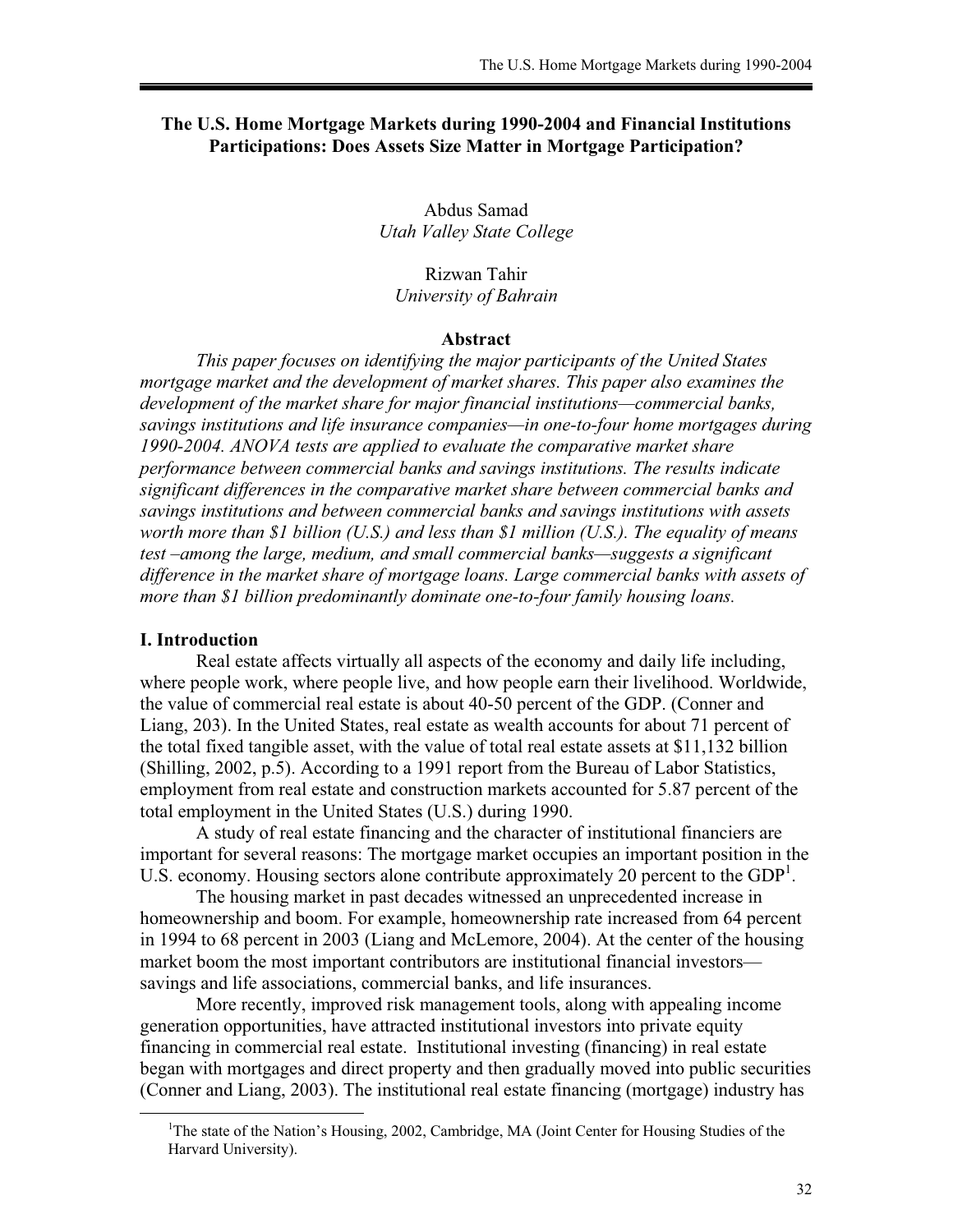undergone profound changes since investors made their first commitment to equity financing nearly four decades ago, with the structure and composition of institutional investors in real estate (home) financing experiencing the most changes. Savings and loan associations (S&Ls), were a dominant player in home mortgage market in the 1960s, but no longer continue to be a dominant player. Commercial banks among institutional investors have become a significant source of financing real estate (home) mortgages. Within the sphere of real estate (one-to-four family) home financing, the share of small vis-à-vis large commercial banks is not similar. The development of market shares is highly asymmetric and skewed. Large commercial banks with assets of more than \$1 billion significantly dominate home mortgage (one-to four home) loans. This difference deserves an examination. A look at the character and the changes in the behavior and the composition of institutional investors in real estate (one-to-four homes) financing is necessary.

 This paper is organized as follows: Section II examines the U.S. mortgage markets and identifies principal participants and their market share in mortgage markets. Section III provides descriptions of major participants of financial institutions and their development of market share in residential (one-to-four) mortgages. Section IV identifies the growth of home mortgages and their market share by commercial banks and savings institutions with different asset categories. Section V provides statistical tests and results from the comparative performance of home mortgage market shares.

# **II. Mortgage Markets and Participants**

Mortgage markets are markets which serve the needs of long term loans for 5, 10 or 30 years. There are two types of real estate mortgages, non-commercial and commercial mortgages. Non-commercial mortgages consists of one-to-four family homes while commercial mortgages consist of multi-family homes, offices, hotels, shopping centers, etc. In both cases, loans are secured by mortgages. That is, all mortgage loans are backed by real estate properties on which loans are provided.

# **Participants (Players) in the Mortgage Market Demand side participants**

The demand for real estate is a derived demand from the need of individuals, households, firms and institutions. The higher the number of households or individuals, the greater the demand for real estate and mortgage loans. Therefore, individuals, households, firms, and institutions constitute the primary participants of real estate mortgages in the demand side of the market.

# **Supply side participants**

 The supply side participants of the real estate mortgage market are lending providers, those who supply funds to help purchase real estate. They are lenders who make a claim on mortgages secured by real estate properties. The supply side participants of the mortgage market can be classified into two categories - the primary mortgage market and the secondary mortgage market.

**The primary mortgage market**: In the primary mortgage market, the lenders of mortgage loans originate and/or service loans for borrowers (individuals, households, firms). The source of funds is the primary market where lenders compete for business/market-share. The principal lenders of the primary mortgage market are regulated financial institutions, mortgage companies and commercial credit companies.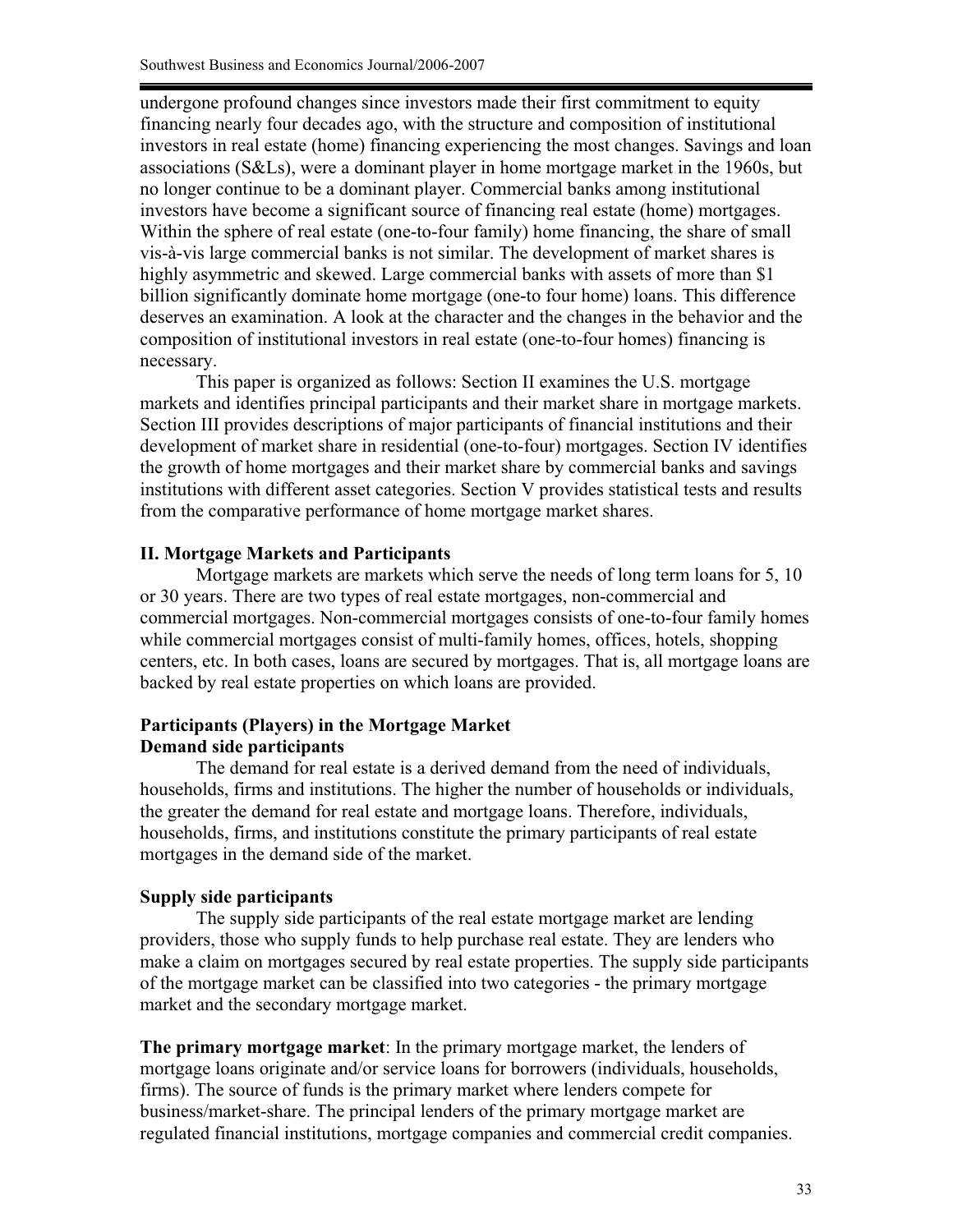Thus, the most important participants in the primary mortgage market are financial institutions.

# **Financial institutions**

Financial institutions dominate the U.S. home mortgage market and are the main suppliers of real estate loans. The important lenders of the U.S. financial institutions who actively participate in the real estate mortgage loans are the following:

- i. Commercial banks
- ii. Savings institutions
- iii. Life insurance companies

**Secondary mortgage participants:** The secondary mortgage market is lenders who buy mortgage loans from loan originators in the primary market, or originate loans through someone else. In this market, loan originators sell loans. That is, once the loan originator (lender) closes the loan process, the mortgage instruments (documents) are a salable commodity and sold in the secondary market. The buyers who purchase the mortgage loans in the secondary market have a claim on the interest and the principal of the mortgage amounts. The primary lenders/participants of the secondary mortgage market are federally supported agencies, mortgage pool and trusts, pension funds, and other insured companies.

# **Federal and related agencies**

Federal and related agencies are suppliers of mortgage loans and constitute a small percentage of the total loans. The participants of the federal and related agencies who are actively involved in the real estate mortgage loans are:

- i. Government Mortgage National Association
- ii. Farmers Home Administrations
- iii. Federal Housing and Veterans Administrations
- iv. Resolution Trust Corporation
- v. Federal National Mortgage Association
- vi. Federal Land Bank
- vii. Federal Home Loan Mortgage Corporation

# **Mortgage and Pool Trusts**

Mortgage and pool trusts are the second most important source of mortgage loans in the U.S. mortgage market. The members of the mortgage and pool trusts who participate in the real estate mortgage loans are:

- i. Government National Mortgage Association
- ii. Federal Home Loan Mortgage Corporation
- iii. Federal National Mortgage Association
- iv. Farmer Home Administration
- v. Private mortgage conduits

### **Private and others**

 Private individuals and others constitute the third important source of loans in the U.S. mortgage markets.

In summary, participants of the mortgage market—primary and secondary—can be classified into four broad categories. They are:

- 1. Major financial institutions
- 2. Federal and related agencies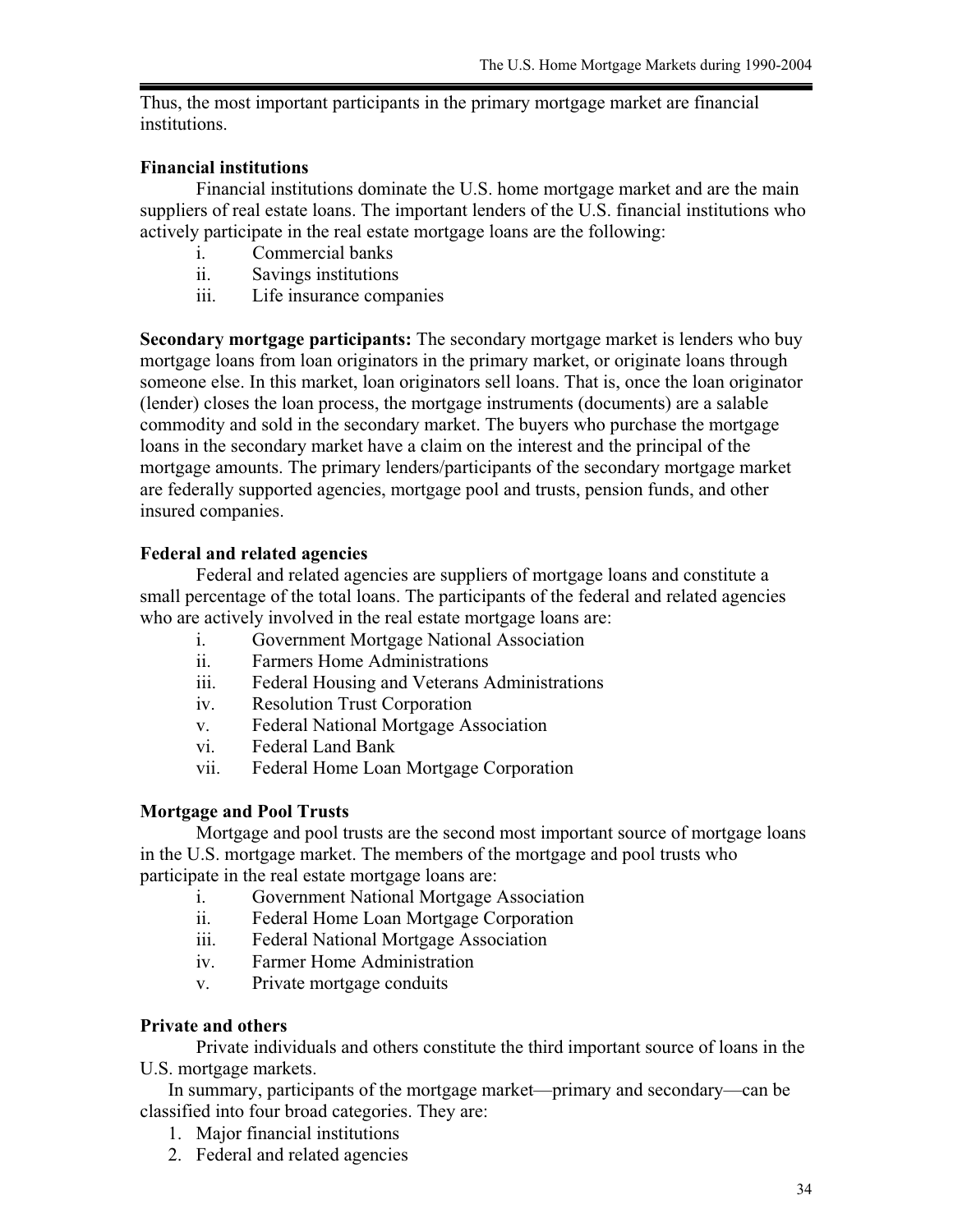- 3. Mortgage pools or trusts
- 4. Individual and others

Mortgage loans held by each of the above participants, including the percent of the market share is provided in Table 1.

| Table 1: Total Mortgage Loans Held by Various Mortgage Participants and |
|-------------------------------------------------------------------------|
| <b>Their Market Share in 1990</b>                                       |

| Mortgage market participants                   | <b>Millions \$</b> | Percent  |  |
|------------------------------------------------|--------------------|----------|--|
| <b>A. Financial Institutions</b>               | 1,914,315          | 50.8     |  |
| 1. Commercial banks                            | 884,826            | 23.5     |  |
| 2. Savings institutions                        | 801,628            | 21.3     |  |
| 3. Life insurance companies                    | 267,861            | 7.1      |  |
| <b>B. Federal and Related Agencies</b>         | 239,003            | 6.3      |  |
| 1. Government. National Mortgage Association   | 20                 | 5.32E-06 |  |
| 2. Farmers Home Administration                 | 41,439             | 1.1      |  |
| 3. Federal Housing and Veteran Administrations | 8,801              | .02      |  |
| 4. Resolution Trust Corporation                | 32,600             | .08      |  |
| 5. Federal National Mortgage Association       | 104,870            | 2.7      |  |
| 6. Federal Land Banks                          | 29,416             | .07      |  |
| 7. Federal Home Loan Mortgage Corporation      | 21,857             | .05      |  |
| <b>C. Mortgage Pool and Trusts</b>             | 1,079,103          | 28.6     |  |
| 1. Government National Mortgage Association    | 403,613            | 10.7     |  |
| 2. Federal Home Mortgage Corporation           | 316,359            | 8.4      |  |
| 3. Federal National Mortgage Association       | 299,833            | 7.9      |  |
| 4. Farmers Home Administration                 | 66                 | 1.75E-05 |  |
| 5. Private mortgage conduits                   | 59,232             | 1.5      |  |
| <b>D. Individuals and Others</b>               | 530,452            | 14.0     |  |
| Total                                          | \$3,762,872        | 100      |  |

Source: Federal Reserve Bulletin

# **Highlights of Table 1**

Mortgage participants can be ranked in descending order as:

- 1. Financial institutions are the dominant player in financing mortgage loans. They contribute 58.5 percent of the total mortgage loans.
- 2. Mortgage pools and trusts are the second most important participants in the mortgage market. Mortgage pools and trusts held 28 percent of the total mortgage loans.
- 3. Individual and others contribute 14 percent of the total mortgage loans and held the third position in financing mortgage loans.
- 4. The U. S. federal government and related agencies are the least significant source of mortgage loans. They hold only 6 percent of the total mortgage loans.

The above feature of the mortgage market is not only true for 1990 but also a reality from 1990-2004. Table 2 shows descriptive statistics of the time for mortgage loans and support the above views.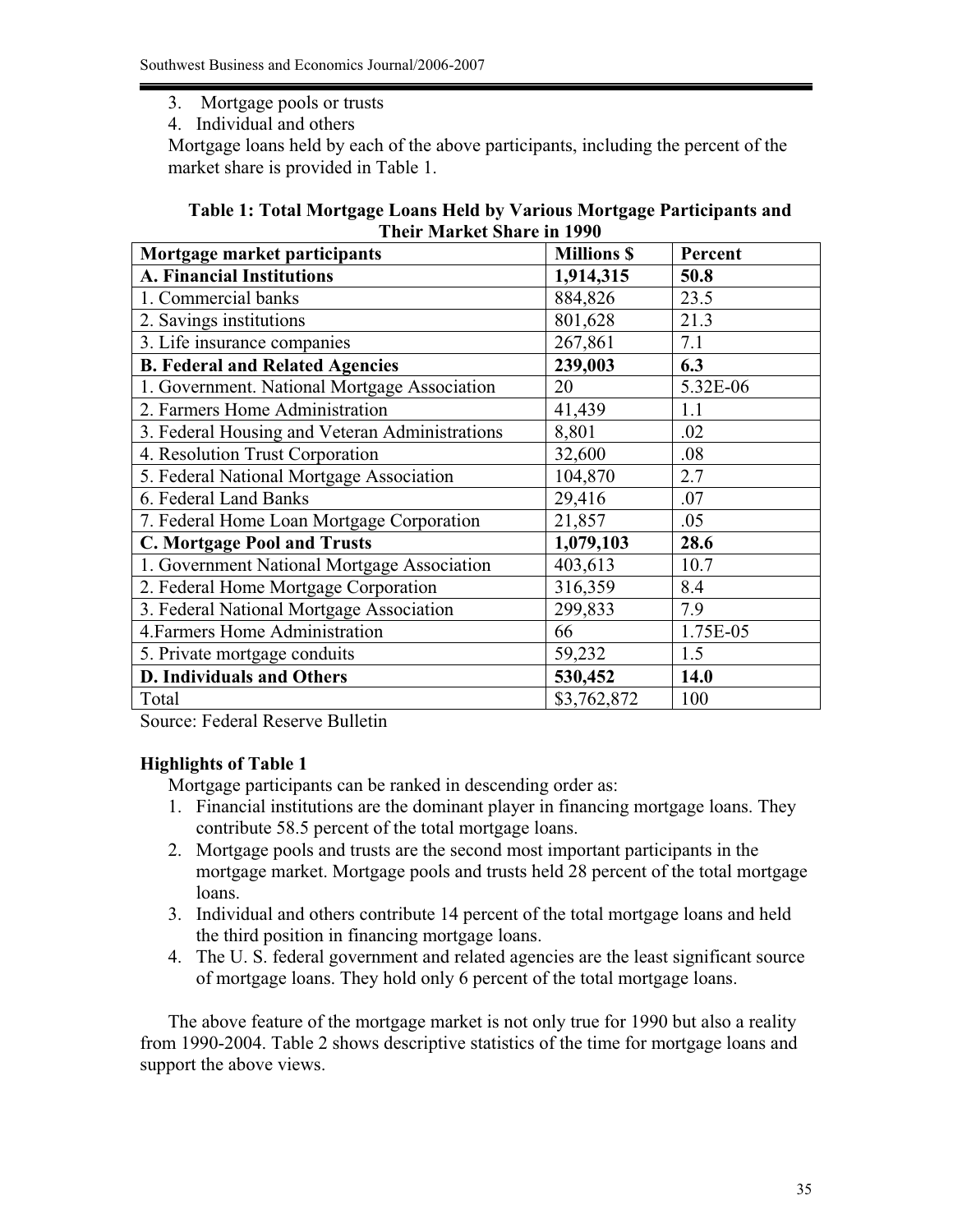| 1770-2007 (III IIIIIIIOII OI GOIIAI S) |              |                           |  |  |
|----------------------------------------|--------------|---------------------------|--|--|
|                                        | Mean         | <b>Standard Deviation</b> |  |  |
| <b>Financial Institutions</b>          | 2,242,354.71 | 512,750.83                |  |  |
| <b>Federal and Related Agencies</b>    | 327,995.0    | 66,706.05                 |  |  |
| Mortgage Pool and Trusts               | 2,442,652.20 | 1,091,500.0               |  |  |
| Individual and Others                  | 621,128.42   | 93,245.27                 |  |  |

**Table 2: Descriptive Statistics of Major Participants in Total Mortgages during 1990-2004 (in million of dollars)** 

Source: Federal Reserve Bulletin

 Table 2 shows that financial institutions and mortgage pools and trusts were the most dominant participants in the mortgage market. The average total mortgages held by financial institutions and mortgage pools and trusts were \$2.24 trillion and \$2.44 trillion, respectively. The third source of mortgage loans is individual and others.

 The least significant player in the U.S. mortgage market was federal and related agencies. The average mortgages held by individual and others, and federal and related agencies were \$.62 trillion and \$.32 trillion, respectively.

The study of relative market share for various mortgage participants between 1990 and 2003 indicate that there had been a noticeable change in the composition of real estate mortgages. Financial institutions were no longer the number one financier. The relative dominance of financial institutions in the market share and in real estate mortgages declined. A comparison of the market share by various mortgage participants during this time period is provided in Table 3. Chart 1 substantiates the undergone changes in the mortgage markets.

**Table 3: Mortgages Held by Various Market Participants in 1990 (in billions of dollars)\***

|                               |           | <u>wviimi v</u> |           |         |  |
|-------------------------------|-----------|-----------------|-----------|---------|--|
|                               | 1990      |                 | 2003      |         |  |
| Mortgage loan participants    | Amounts   | percent         |           | percent |  |
| <b>Financial institutions</b> | 1914315   | 51              | 3279551   | 37      |  |
| Federal and related agencies  | 239003    | 06              | 489676    | 05      |  |
| Mortgage and trusts           | 1070103   | 29              | 4386908   | 49      |  |
| Individual and others         | 530452    | 14              | 810522    | 9       |  |
| Total                         | 3,762,872 | 100             | 8,966,656 | 100     |  |

Source: Federal Reserve Bulletin.

\* percentages are rounded.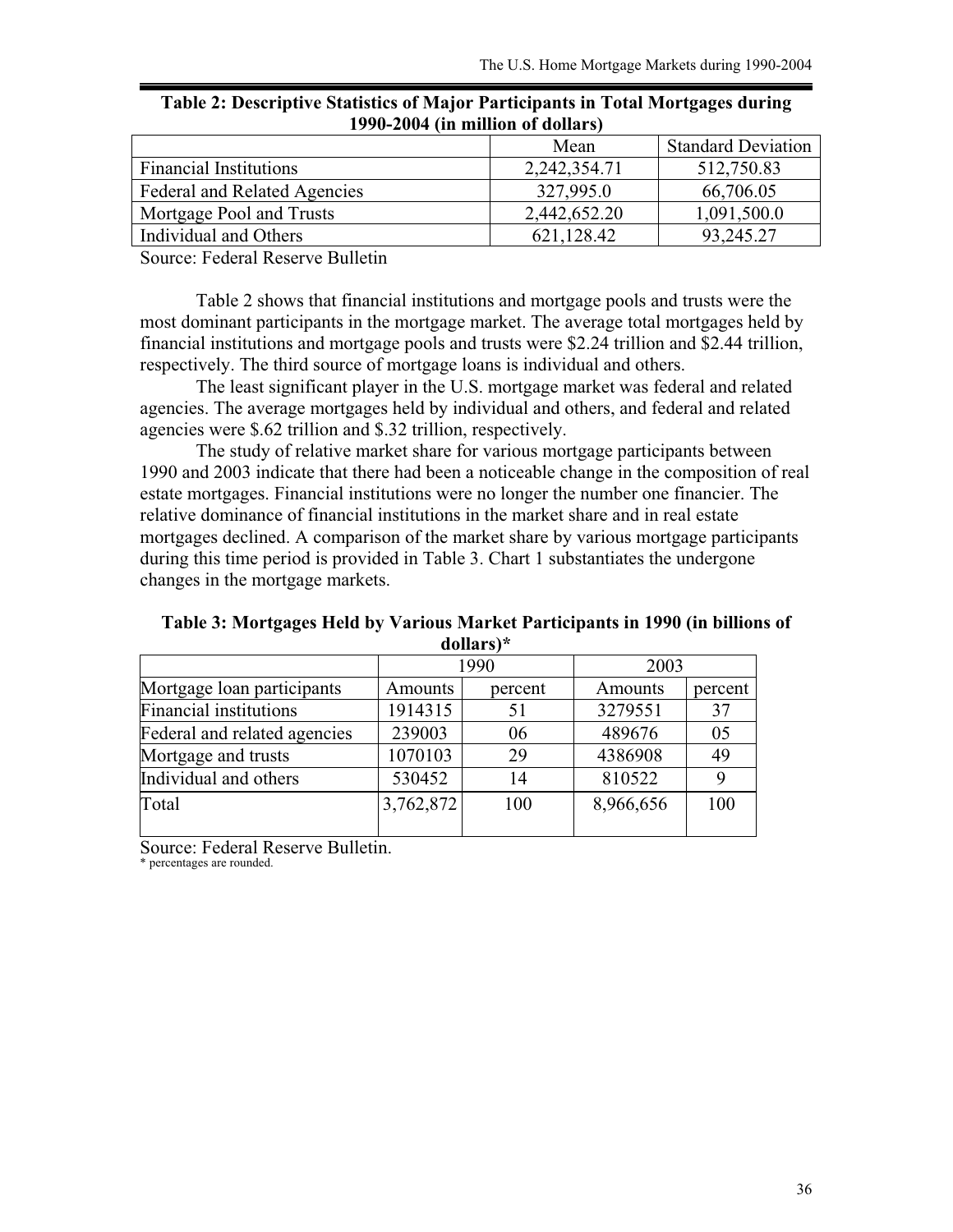

### **Features of Table 3 and Chart 1**

- 1. Financial institutions once were the most important source of mortgage loans and were the dominant participant in the mortgage market in 1990. By 2003, financial institutions were no longer number one. Their relative market share declined from 51 percent in 1990 to 37 percent in 2003.
- 2. Mortgage pools and trusts held 29 percent of the total mortgage loans and were the number two participant in 1990. Mortgage pools and trusts became the most dominant figure and number one participant in 2003. The relative market share of mortgage pools and trusts increased from 29 percent in 1990 to 37 percent in 2003.
- 3. The relative market share of individuals and others declined from 14 percent in 1990 to 9 percent in 2003.
- 4. The market share of federal and related agencies is relatively stable.
- 5. Mortgage pools and trusts show a continuous development that exceeded the development of financial institutions. The decline in the early 1990s was due to the commercial banks crisis in commercial real estate. According to Zisler (1988), this decline was caused by "misallocation of analytical resources." Mortgage pools and trusts were aggressive and relatively efficient in handling loans that contributed to their increased market share.

# **III. Home Mortgages<sup>2</sup> and Financial Institutions**

 $\overline{a}$ 

In Section I, it was established that lenders (participants) of financial institutions were one of the most dominant lenders in the mortgage market. The paper now focuses on examining the relative market shares in one-to-four family (one-to-four) home mortgages by the various participants of financial institutions. The paper will also explore whether there were significant differences among participants according to asset size.

The reason for emphasizing and considering one-to-four residential mortgage markets can easily be understood from the breakdown of the various categories of

<sup>2</sup>Home mortgages (one-to-four family property) must be distinguished from total mortgages. Total mortgages are loans that are secured in whole or in part by the four major elements of non-commercial (home mortgages i.e. one-to-four family property) mortgages, multi-family mortgages, commercial mortgages, and farm mortgages.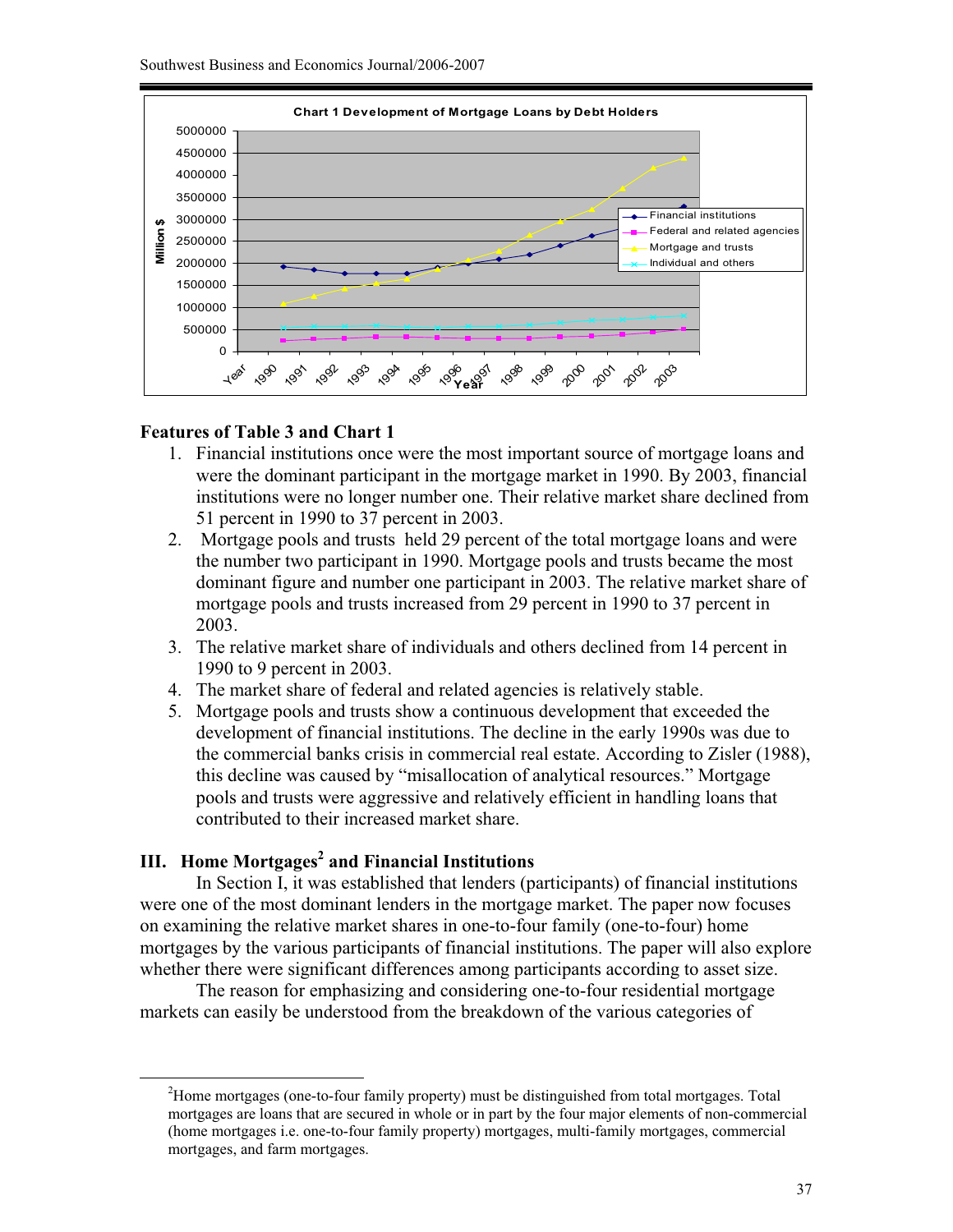mortgage loans. The break down is provided in Table 4 and the development of one-tofour residential home mortgages in Chart 2.

| Loan Type               | Amount    | Percent of total |
|-------------------------|-----------|------------------|
| 1-4 family residential  | 2,616,288 |                  |
| Multifamily residential | 309,369   |                  |
| Commercial              | 758,313   |                  |
| Farm                    | 78,903    |                  |
| Total                   | 3,762,872 | 100              |

**Table 4: Mortgage Debt Outstanding by Type of Loan during 1990 (in billions of dollars)**

Source: Federal Reserve Bulletin

Table 4 shows the four major types of mortgage debt—one-to-four family residential, multi-family residential, commercial, and farm. The mortgage debt outstanding at the end of 1990 exceeded \$3.7 trillion. Residential mortgage debt was by far the largest component of the mortgage loans. The total value exceeded \$2.6 trillion and accounted for 70 percent of the total mortgage market. Commercial real estate loans were a distant second in the mortgage market. The total value of commercial loans was \$ .75 trillion. Commercial real estate accounted for 20 percent of the total mortgage debt. Farm loans were the lowest in the mortgage market. They accounted for only 2 percent in 1990.

#### **Development of Home Mortgages**



Chart 2 shows that the most vibrant sector of the mortgage market was home mortgages, i.e. one-to-four family residential mortgages. They were the most important leading components of real estate mortgages.

There has been a continuous and rapid growth of one-to-four family residence mortgages. The rapid growth of this sector can be attributed to several factors.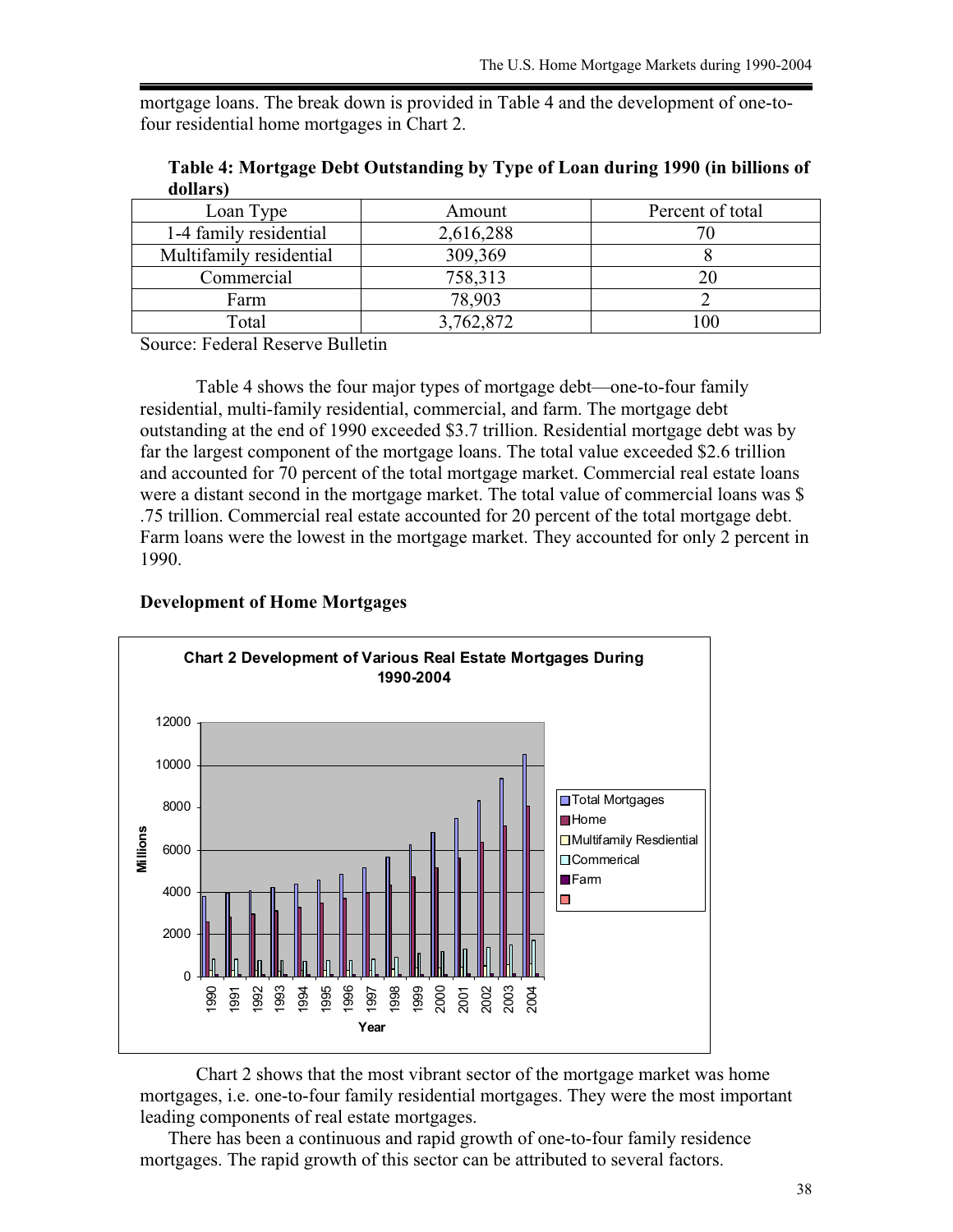The high growth rate of the baby boomer generation (born between the 1946 and 1965) is an important factor in this sector. During the 1980s, the rapid formation of baby boomer households sustained a strong demand for the housing and mortgage loans (Hu, 1992). The component of the home buying age group of the baby boomers formed a dominant demographic demand in the housing market. The demand for this demographic section accounted for almost 75 percent of the total (Hu, 1992, pp.168-169).

The second factor for a strong demand was met by adjustable-rate mortgages (ARMs). The introduction of low ARMs was more enticing than the prevailing high fixed-rate mortgages (FRMs). ARMs accounted for more than 50 percent of total one-tofour family mortgage loans. Thus, the strong demographic demand by baby boomers and the development of ARMs contributed to the rapid expansion of housing loans during the 1980s.

The continuation of the housing market expansion during 1990-2004 had several contributors. The mortgage rates started to decline and were at the lowest point in more than four decades. Mortgage payments became cheaper than monthly housing rents. The housing market became a good substitute for the stock market. The crash of the stock market in early 2000 created a greater demand for residential real estates. The robust economic growth of the U.S. economy during the President Clinton era contributed another factor to the continuing growth of the one-to-four family housing market. The increase of median family income was linked to the growth of the residential housing during the period. The decline in the housing market in the 1990s was captured by the outflow of funds. Savings institutions accounted for a bulk of the total outflow of \$57 billion—about 61 percent of the total outflow (Sinkey, 1998) The decline was very temporary. Neverloff (1996) reported that the real estate lending was back on track by 1996.

### **Component of Financial institutions**

Financial institutions consist of three major participants who are actively involved in residential mortgage loans. They are commercial banks, savings institutions, and life insurance companies. A description of these financial institutions is warranted.

#### **Commercial Banks**

Commercial banks are the largest and most important of all financial institutions in terms of numbers and assets. There are slightly less than 8,500 commercial banks in the United States and as a group they are the largest depository institution with a value of assets \$8,000 billion in 2005—more than 75 percent of the total assets of all depository institutions (Thomas, 2006). The core function of commercial banks traditionally has been to make short-term loans to businesses for inventory financing and working capital needs. But historically commercial banks did not neglect the need for real estate loans and served various roles in real estate finance (Samad, 2005). In 1990, mortgage debt held by the U.S. commercial banks was \$844,826 million and accounted for 44 percent of the real estate loans from financial institutions.

#### **Savings and Loan Associations (S&Ls)**

Savings and loan associations are the second largest group of depository institutions in the United States. There are around 1,200 S&Ls with a total asset \$1,146 billion in 1999. S&Ls acquire funds by issuing deposit liabilities. These funds have historically been used to make mortgage loans. In fact, S&Ls had been the only specialized institutions to make mortgage loans.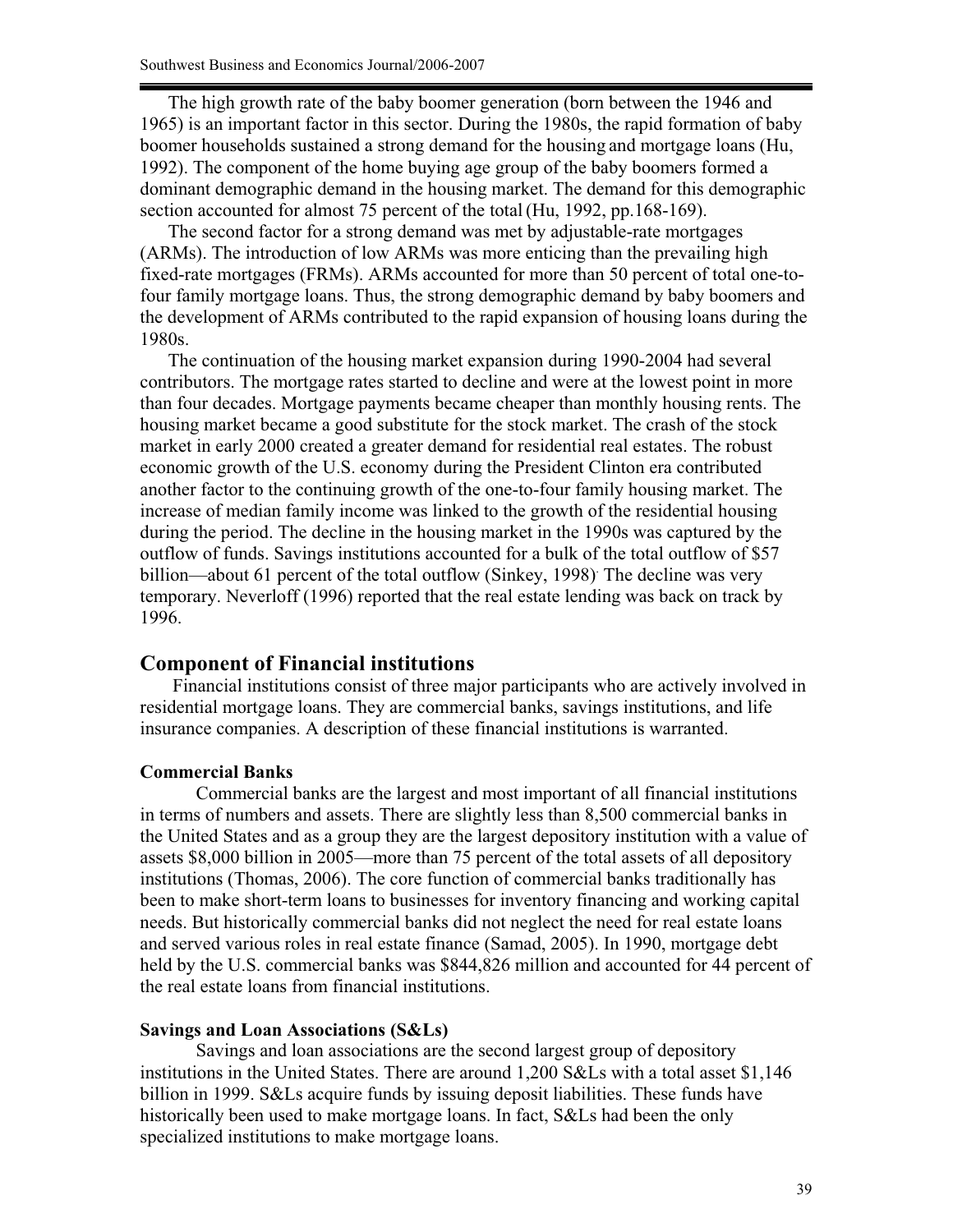### **Life Insurance Companies**

Among the contractual savings institutions, life insurance companies are prominent. In 2004, there were 2,000 life insurance companies operating in the U.S. with total assets of about \$4 trillion. Seven percent of the assets were invested in mortgage loans in 2004. The financial institutions described above provide various categories for mortgage loans. These mortgage loans are broadly classified into four categories, such as residential (one-to-four family), apartment (multi-family), commercial and farm. Residential mortgage loans are issued towards the purchase or improvement of one-to-four family residential homes. Financing for residential real estate is secured by the collateral of the home. Commercial loans are given on property that generates an income stream throughout the life of the property. Commercial loans involve investments in office buildings, shopping centers, and warehouses. Farm-loans are given for the improvement of farmland.

#### **Growth of Financial Institution Home Mortgages**

The development of commercial banks, financial institutions, and life insurance companies for home mortgages is presented in Chart 3. Home mortgages are loans secured by one-to four family properties including owner occupied condominium units.



Source: Federal Reserve Bulletin

 $\overline{a}$ 

 It appears from Chart 3 that savings institutions were the most dominant players up until 1990. Total mortgages held by savings institutions were \$600,154 million compared to \$455,931 million held by commercial banks. After 1991, commercial banks become the leading institutions in home mortgages. Commercial bank loans in one-tofour home mortgages exceeded savings institutions, the only time known as the principal lender in home mortgages. In 2004, commercial bank loans in one-to-four home mortgages were \$1.3 trillion compared with savings institutions \$.67 trillion. Life insurance companies had a role in the home mortgage market. Their part was nominal compared to commercial banks and savings institutions. Total mortgages held by life insurance companies in one-to-four residential homes was insignificant, only \$4,710 million.

The development of the market share<sup>3</sup> of commercial banks, savings institutions, and life insurance companies in one-to-four home mortgages is presented in Chart 4.

<sup>&</sup>lt;sup>3</sup>Market share in home mortgage is calculated by dividing the mortgage loans of the participant by total home mortgage loans.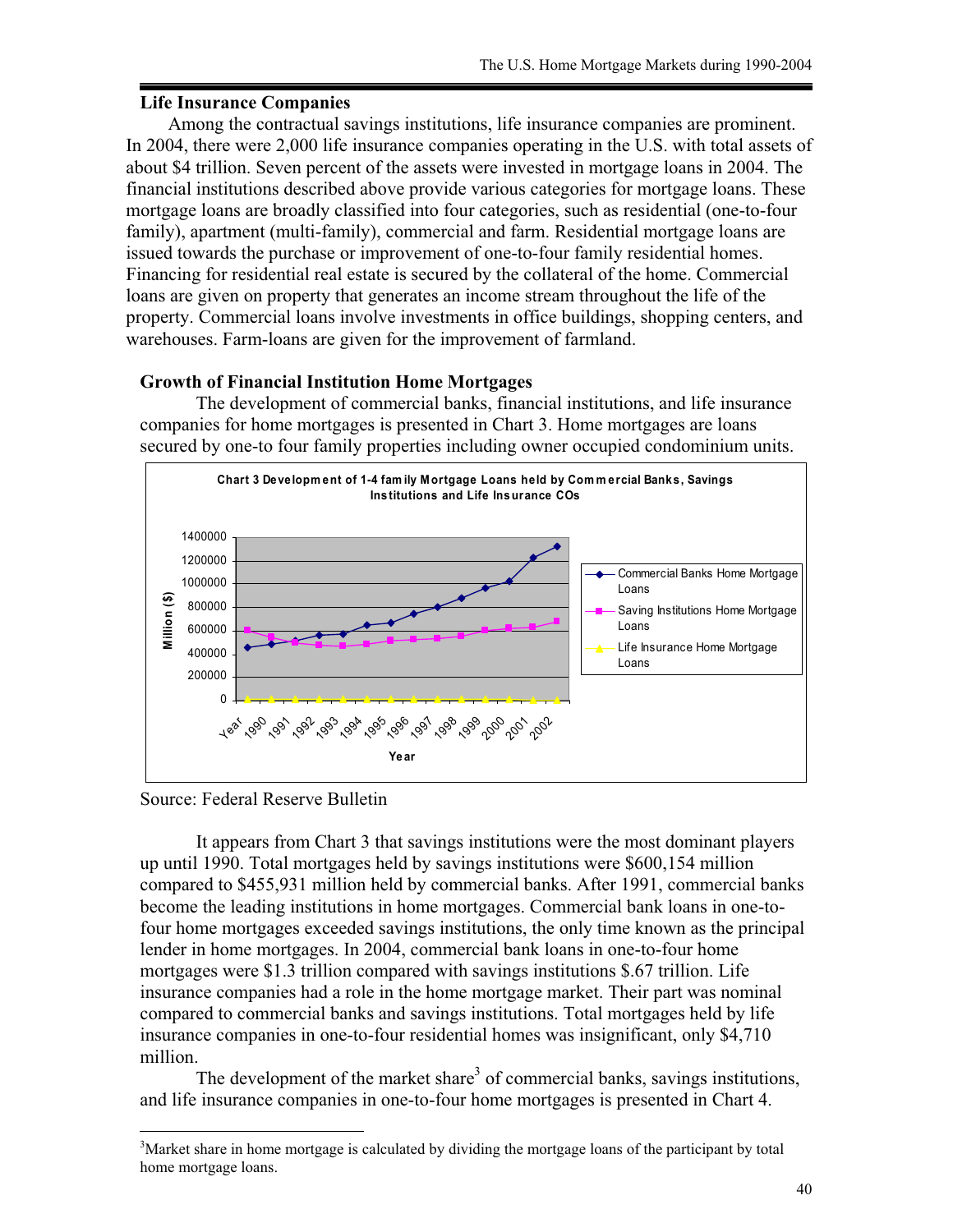

Source: Federal Reserve Bulletin

 Chart 4 shows the market share for major financial institutions—commercial banks, savings institutions, and life insurance companies—in one-to-four home mortgages.

The market share of the S&Ls in mortgage loans was significantly dominant from 1950 until 1990. They were the prime sources of residential mortgage loans. The growth of S&Ls was higher than commercial banks during the 1950s and 1960s, but when the market interest rates rapidly rose in the 1970s and 1980s, S&Ls suffered tremendous difficulties. Most mortgages were long-term loans, with maturities exceeding 20 years. They were made at times when interest rates were substantially low and when the interest rate climbed and the deposit interest rate ceiling was removed by DIDMCA in 1980, the gap between the interest earned from mortgage loans and interest payment to deposits became negative. As a result many S&Ls failed in the 1990s. This failure and the volatility of interest rates in the 1980s contributed to S&Ls market share in one-to-four home mortgage market decline.

In spite of the decline of the S&Ls market share, they were still leading investors in one-to-four home mortgage in terms of percentage of total assets. S&Ls investment in one-to-four home mortgages as a percent of their total assets were 74, 80, 82 , and 81 percent during 1990, 1995, 2000 and 2003 respectively. S&Ls higher investment of total assets in one-to-four home mortgages is shown in Chart 5.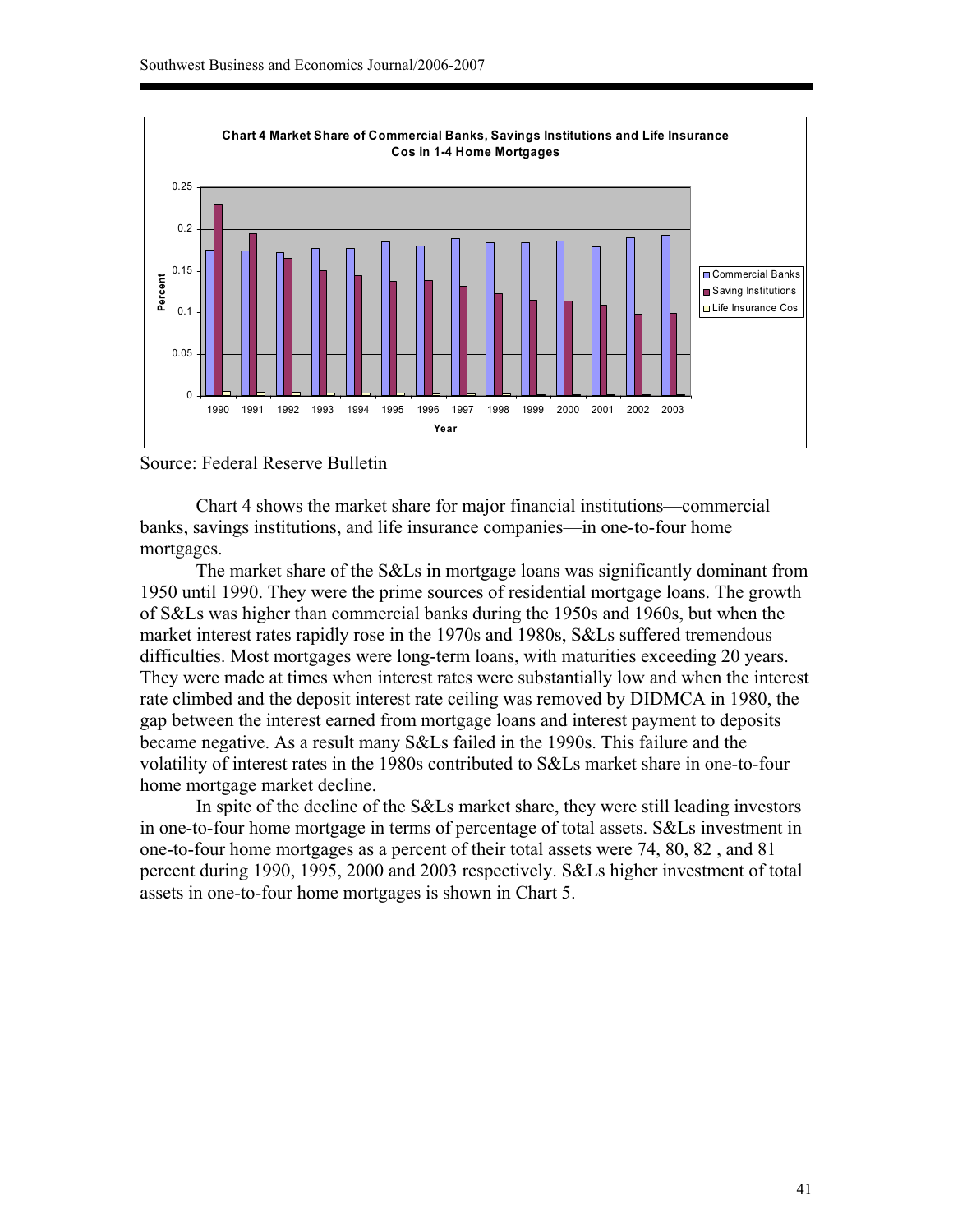



The rapid development of commercial bank home mortgages and their improvement in the market share can be attributed to many factors, both internal and external, as evidenced in Chart 3 and Chart 4. Increased financial muscles and the availability of a large number of mortgage officers are one of the major contributing factors. Commercial banks risk preference in one-to-four home mortgage lending increased due to their increased financial assets and higher returns. Secondly, a large pool of mortgage officers at the disposal of commercial banks and their increased efficiency contributed to commercial banks share increase. Among the external factors, innovation of AMRs and the development of secondary markets were important factors for the market share of commercial banks to increase in one-to-four home mortgages.

The market share of life insurance companies had been very nominal. This is evident in Chart 4 and Chart 5. Life insurance companies most attractive fields of investment were corporate and foreign bonds, and corporate equities. In 2004, life insurance companies allocated 41 percent and 28 percent of their assets in corporate and foreign bonds, and corporate equities respectively. Life insurance companies least preferred one-to-four home mortgages.

## **IV. Development of Home Mortgages Market Share Commercial Banks and Savings Institutions by Asset Size**

It is clear from the above discussions that the principal participants of home mortgages are commercial banks and savings institutions. It is also observed in Section II that there was a tremendous development and growth of market share in home mortgages during 1990-2003.

 However, it is interesting that the development of one-to-four home mortgages within the commercial banks—banks with assets less than \$100 million, banks with assets between \$100 million and \$1 billion, and banks with assets more than \$1 billion are not the same. Similarly, the development of home mortgages with savings institutions with assets less than \$100 million, assets between \$100 million and \$1 billion, and assets more than \$1 billion are not the same. Chart 7 and Chart 8 show the development in home mortgages market shares.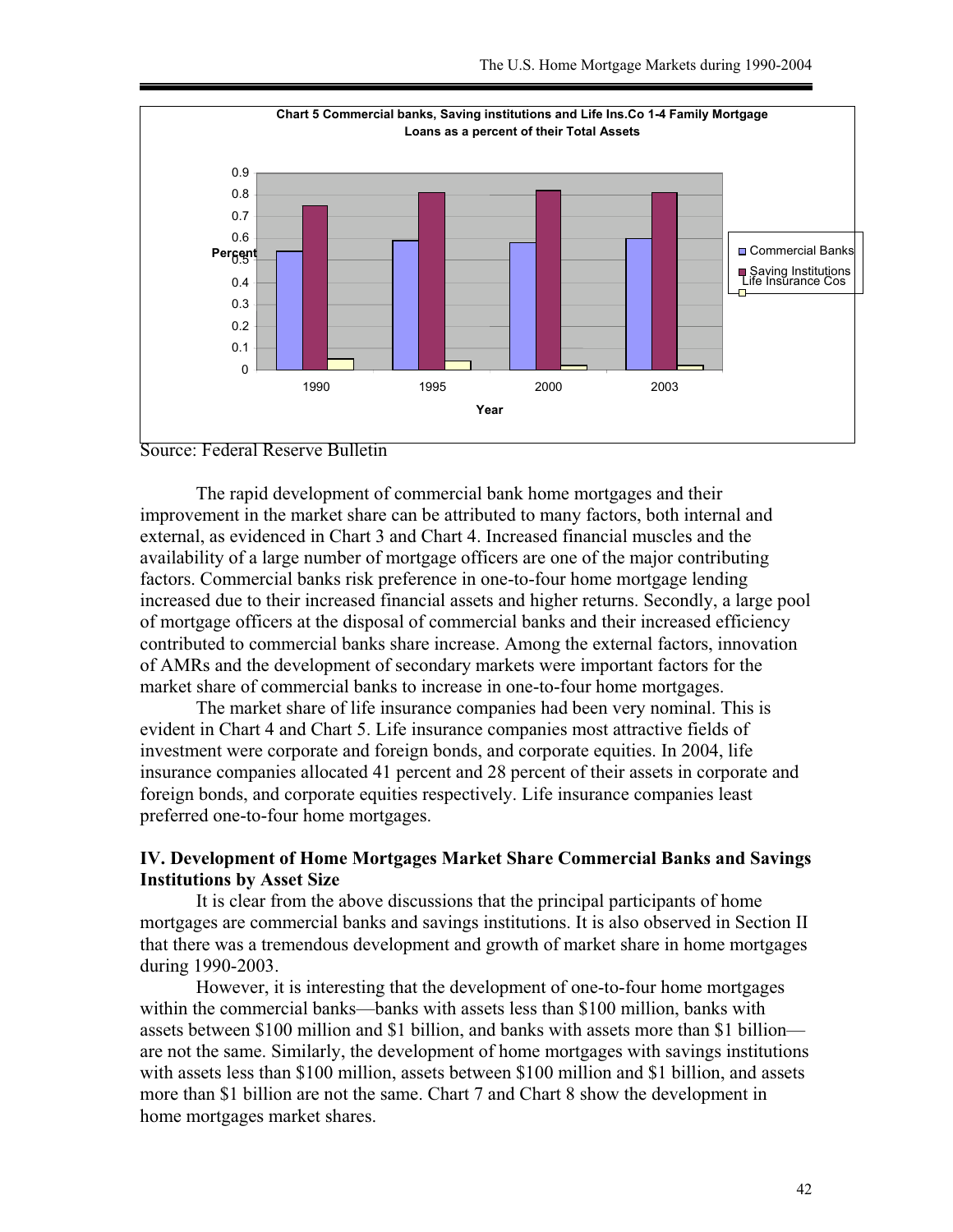

#### Source: Federal Reserve Bulletin

 Chart 7 shows a continuous decline of home mortgage participation by small national banks with assets less than \$100 million and medium banks with assets between \$100 million and \$1 billion. On the other hand, large commercial banks with assets more than \$1 billion show a significant improvement and fluctuation in their participation in home mortgages when compared to small and medium banks.

In 2004, commercial banks total of 18.3 percent market share in home mortgages was almost entirely contributed by large commercial banks. Large commercial banks market share in that year was 17.8 percent compared to the market shares 0.04 and 2 percent for small and medium commercial banks.

In 2001, the market share of large commercial banks declined to 13 percent from 14 percent in 2000. This decline reduced the market shares of all commercial banks in the home mortgage market. The decline of commercial banks mortgage market share was attributed to the September 11, 2001 incident.

The development of increased market share by large commercial banks during 2001-2003 was attributed to efficiency and increased number of loan officers. Large banks can undertake more risk in real estate investments compared to smaller and medium banks. This is simply because large banks have large financial assets.



Source: Federal Reserve Bulletin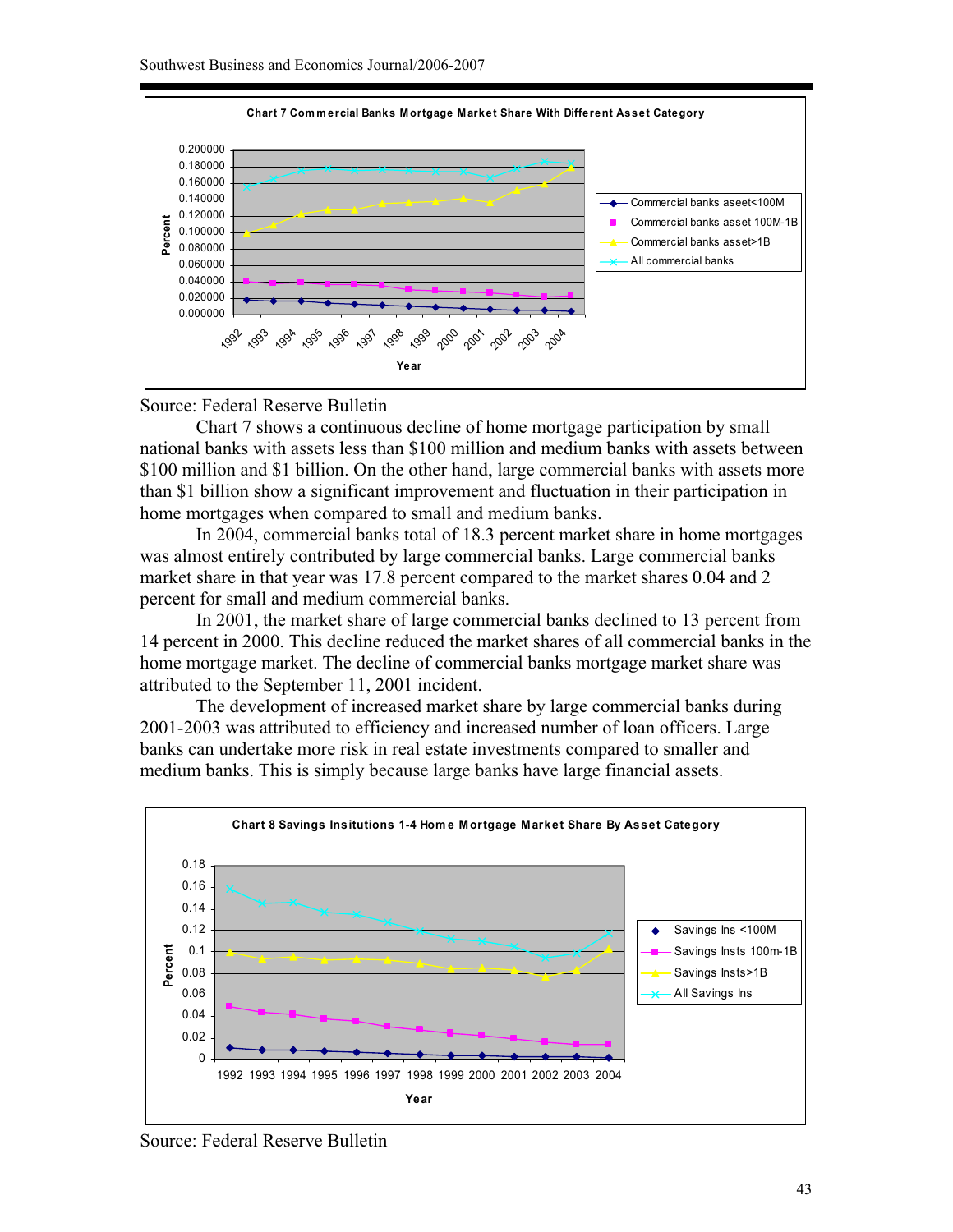Chart 8 shows a trend of continuous decline in home mortgages held by all national savings institutions with assets less than \$100 million, and assets between \$100 million and \$1 billion during 1990-2004. These categories of savings institutions have smaller market shares compared to large savings institutions with assets of more than \$1 billion. For example, in 1990 the marker share of large savings institutions was 9.7 percent out of a total (savings institutions share) of 15.8 percent. The market share of small savings institutions was only 0.09 percent in 1990.

On the other hand, large savings institutions with assets more than \$1 billion showed greater percentage of market share in home mortgages. They were able to reserve the declining trend of the home mortgage market share since 2002. The market share of large savings institutions increased from 7.6 percent in 2000 to 8.3 percent in 2002 and 10.2 percent in 2004.

Large savings institutions with assets of more than \$1 billion have significantly larger market share in home mortgages compared to medium and small savings institutions. Medium savings institutions with assets between \$100 million and \$1 billion have more market share than small savings institutions with assets less than \$100 million. This is mainly because large savings institutions can undertake more risk and have more diversified portfolios.

### **V. Data, Methodology, Statistical Tests and Results Data**

All real estate mortgage data for 1990-2004 were obtained from the Federal Reserve Bulletins. Data for commercial banks and other financial institutions by different asset sizes for housing mortgage loans were also obtained from FDIC. The percentage of mortgage loans by various commercial banks and S&Ls by asset-size are estimated by the authors.

 This time period, 1990-2004, was chosen because of the phenomenon growth of the housing market during this time. The homeownership rate increased from less than 64 percent to 68 percent during the period. More than 75 million households owned homes, an increase of more than 13.2 million homeowners by the end of 2003 (Liang and McLemore, 2004, p.3).

 Secondly, an unprecedented growth in the housing market witnessed many writings concerning housing market bubbles (Mantor, 2006, Sandler, 2005). The study of mortgage markets and comparative analysis of housing mortgage participants are not covered in any of the previous studies.

### **Methodology**

 Since the development of market share between commercial banks, S&Ls, and various commercial banks within the commercial banks is not uniform, the paper applies ANOVA tests for examining whether there are statistically significant differences in the market shares.

The test procedure is: the null hypothesis  $(H_0)$  of the equality of means of commercial banks and savings institutions is tested against the alternative hypothesis (H<sub>a</sub>). That is, H<sub>0</sub>:  $\mu_{NCB} = \mu_{NSI}$  vs H<sub>a</sub>:  $\mu_{NCB} * \mu_{NSI}$ .

Where  $H_0$ : Null hypothesis

Ha: Alternative hypothesis.

 $\mu_{NCB}$ : Mean home mortgage market share of all national commercial banks.  $\mu_{\text{NSI}}$ : Mean home mortgage market share of all savings institutions.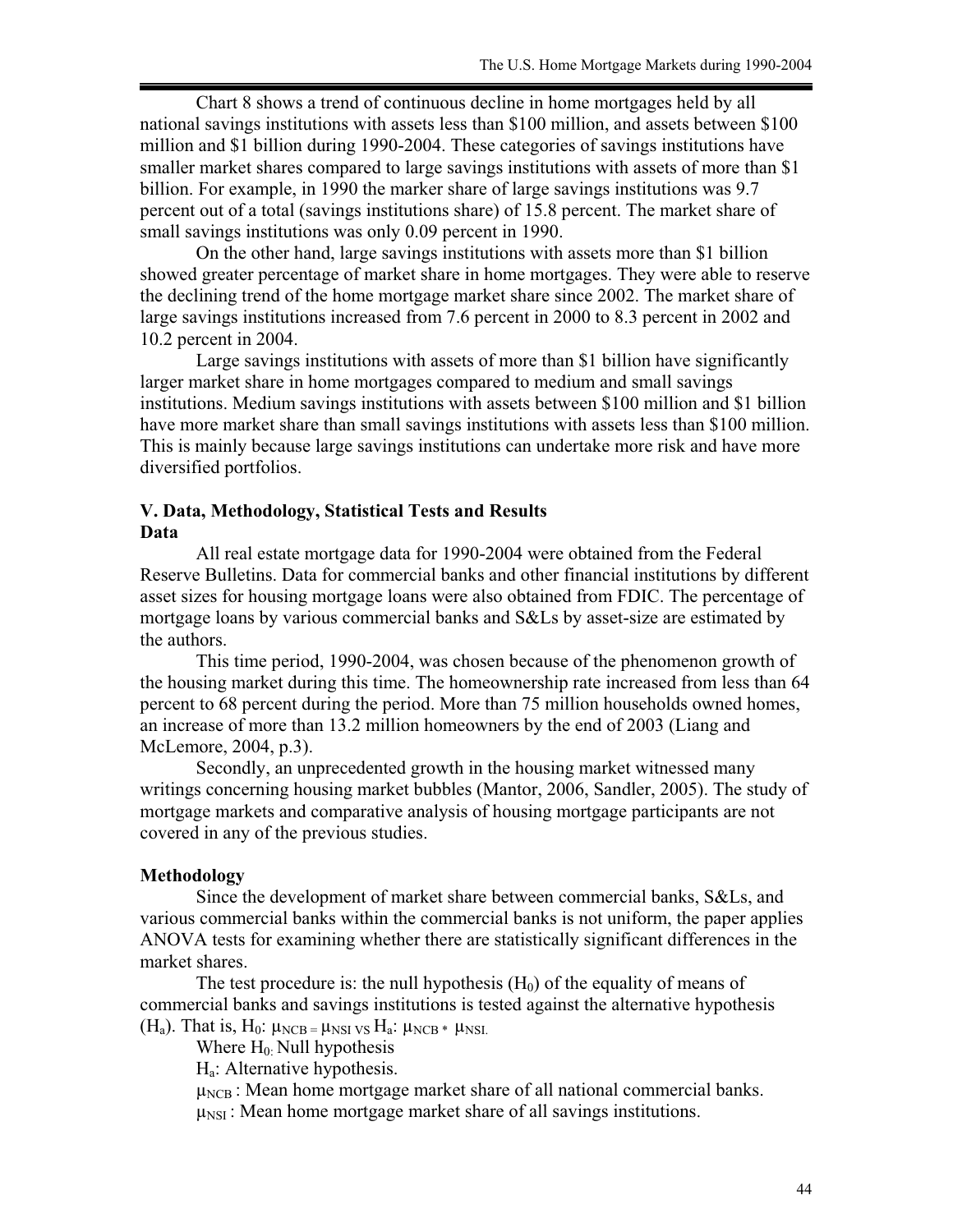The market share in home mortgages is estimated as home mortgages of ith participant divided by total home mortgages. Where ith participants are commercial banks and savings institutions with different asset category

The following variables are used: ANCBK: All national commercial banks ANSIN : All national savings institutions NCB< 100: Assets of national commercial banks less than \$100 million NSI< 100: Assets of savings institutions less than \$100 million NCB100 M-1B: Assets of national commercial banks between \$100 million and \$1 billion NSI 100 M-1B: Assets of savings institutions between \$100 million and 1 billion NCB>1B: Assets of national commercial banks more than \$1 billion NSI>1B: Assets of savings institutions more than \$1billion CBK= Commercial banks

# **Statistical Tests**

A total of seven tests were performed for determining whether there were significant differences in the home mortgage market shares. The results of four ANOVA tests for comparing the market share between commercial banks savings institutions with similar assets categories—assets less than \$100 million, assets between \$100 million and \$1 billion, and assets more than \$1 billion—is presented in Table 5.

 The results of test 5, 6, and 7 show whether there are significant differences between the commercial banks of various asset sizes within the commercial banks and are presented in Table 6.

|                | Savings Institutions in One-to-Four Family Housing Mortgages |       |                             |                   |        |                |  |
|----------------|--------------------------------------------------------------|-------|-----------------------------|-------------------|--------|----------------|--|
| Test           | Variable                                                     | Mean  | Hypothesis                  | ANOVA F-          | $P-$   | Decision Rule  |  |
| N <sub>0</sub> |                                                              | μ     |                             | <i>Statistics</i> | value  |                |  |
| $\mathbf{1}$   | <b>ANCBK</b>                                                 | 0.18  |                             |                   |        |                |  |
|                |                                                              |       | $\mu$ ANCBK= $\mu$ ANSIN    | 248.44            | 0.0000 | Reject $H_0$   |  |
|                | <b>ANSIN</b>                                                 | 0.12  |                             |                   |        |                |  |
| $\overline{2}$ | NCB                                                          |       |                             |                   |        |                |  |
|                | < 100 M                                                      | 0.10  | $\mu$ CBK                   | 123.57            | 0.001  | Reject $H_0$   |  |
|                | <b>NSI</b>                                                   |       | $<100M=$ $\mu$ SINS $<100M$ |                   |        |                |  |
|                | $<100$ M                                                     | 0.004 |                             |                   |        |                |  |
| $\overline{3}$ | <b>NCB</b>                                                   |       |                             |                   |        |                |  |
|                | 100 M-1B                                                     | 0.31  | $\mu$ CBK100M-              | 0.70              | 0.48   | $H_0$ can't be |  |
|                | <b>NSI</b>                                                   |       | $1B = \mu$ SINS100M-1B      |                   |        | rejected       |  |
|                | 100 M-1B                                                     | 0.28  |                             |                   |        |                |  |
| $\overline{4}$ | <b>NCB</b>                                                   |       |                             |                   |        |                |  |
|                | >1 B                                                         | 0.14  | $\mu$ CBK>1B                | 137.51            | 0.000  | Reject $H_0$   |  |
|                | <b>NSI</b>                                                   |       | $=\mu$ SINS>1B              |                   |        |                |  |
|                | >1 B                                                         | 0.09  |                             |                   |        |                |  |

**Table 5: Comparative Market of Share between Commercial Banks and Savings Institutions in One-to-Four Family Housing Mortgages**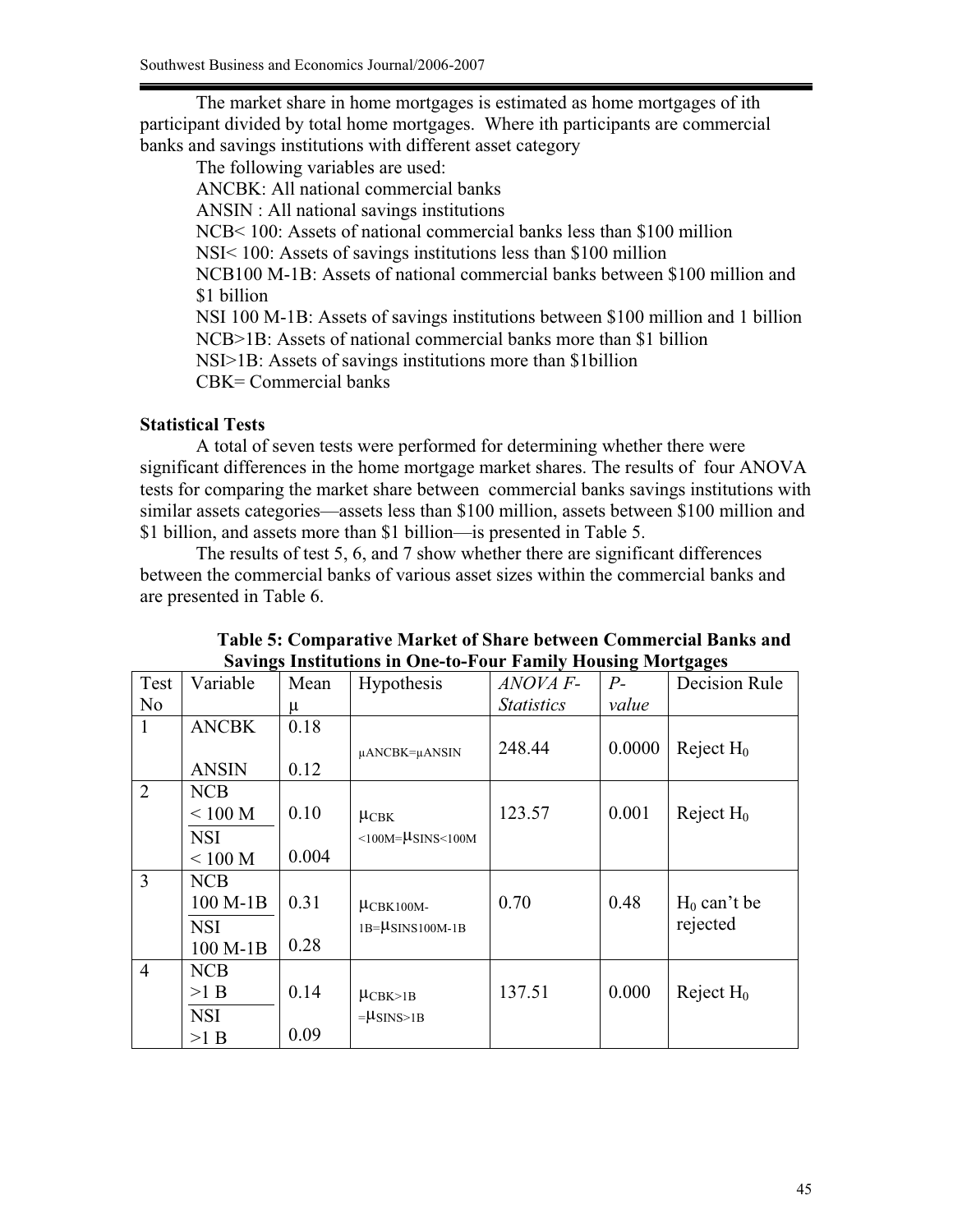| Test           | Variable           | $Mean\mu$ | <b>Hypothesis</b>          | <i>ANOVA</i>      | $P-value$ | Decision Rule |
|----------------|--------------------|-----------|----------------------------|-------------------|-----------|---------------|
| N <sub>o</sub> |                    |           |                            | $F -$             |           |               |
|                |                    |           |                            | <b>Statistics</b> |           |               |
| 5              | CRK < 100M         | 0.01      |                            | 457               | 0.00000   |               |
|                | CBK>1B             | 0.13      | $\mu$ CBK<100              |                   |           | Reject $H_0$  |
|                |                    |           | $=\mu$ CBK>1B              |                   |           |               |
| 6              | CBK100M            | 0.01      |                            | 86                | 0.0000    |               |
|                | <b>CBK 100M-1B</b> | 0.03      | $\mu$ CBK100M= $\mu$ CBK10 |                   |           | Reject $H_0$  |
|                |                    |           | $0M-1B$                    |                   |           |               |
| 7              | CBK100M-1B         | 0.03      |                            | 305               | 0.0000    |               |
|                | CBK>1B             | 0.13      | $\mu$ CBK100-1B            |                   |           | Reject $H_0$  |
|                |                    |           | $=$ $\mu$ CBK $>1B$        |                   |           |               |

| Table 6: Test of Comparing Home Mortgage Market Share between |  |
|---------------------------------------------------------------|--|
| <b>Commercial Banks of Various Asset Size</b>                 |  |

#### **Results**

ANOVA test results in Table 5 and Table 6 show the following revelations: 1. There is a significant difference between commercial banks and S&Ls in the market share of one-to-four family housing mortgage market. One-to-four family housing mortgages was dominated by commercial banks. This is substantiated by test No1. The result of the equality of mean test in the market share of home mortgages in Test No 1 suggests that there is a significant difference between commercial banks and savings institutions.  $H_0$  null hypothesis of the equality of two means,  $\mu$ ANCBK= $\mu$ ANSIN, between commercial banks and savings institutions is rejected with a probability of no mistake. This is substantiated by p-value=0.000.

2. The result of the equality of mean test—Test No 2 and Test No 4—between commercial banks and savings institutions with assets less than \$100 million and assets more than \$1 billion suggest significant differences between the two in the market share of home mortgages. H<sub>0</sub>, null hypothesis of the equality of two means,  $\mu_{CBK \leq 100}$  $M=|\mu_{\rm SINS}\leq100M$  and  $\mu_{\rmCBK>1\,B}=\mu_{\rm SINS>1\,B}$ , between commercial banks and savings is rejected. The market share of large commercial banks with assets more than \$1 billion is dominant over large S&Ls.

The difference can be explained by the drastic decline in the home mortgage market share by the large and small S&Ls. Among S&Ls that went into bankruptcy during the period of crisis were the large and small ones with assets more than \$100 million and assets less than \$100 million. Most saving institutions issued long-term home mortgage loans at a fixed interest rate when the market interest rate was low. As a result many S&Ls went out business and there was a significant decline in S&Ls participation in one-to-four home mortgages.

3. With regard to medium financial institutions, commercial banks and savings institutions with assets between \$100 million and \$1 billion, Test No 3, finds no significant difference between the two.  $H_0$ , the null hypothesis of equality of two means,  $\mu_{\text{CBK100M-1B}} = \mu_{\text{SINS100M-1B}}$ , cannot be rejected with high p-value =0.48.

One of the important reasons for these finding is that commercial banks and S&Ls with assets between \$100 and \$1 billion did not increase their one-to-four home mortgage loans. One plausible explanation for this finding is that the return of the substitutes of home mortgages could be more attractive. Mortgage investment is always risky for a commercial bank. Similarly, among the saving institutions, medium S&Ls did not increase their investment in one-to-four home loans when they witnessed the crisis of large S&Ls. Thus, there was no observed difference in the home mortgage market share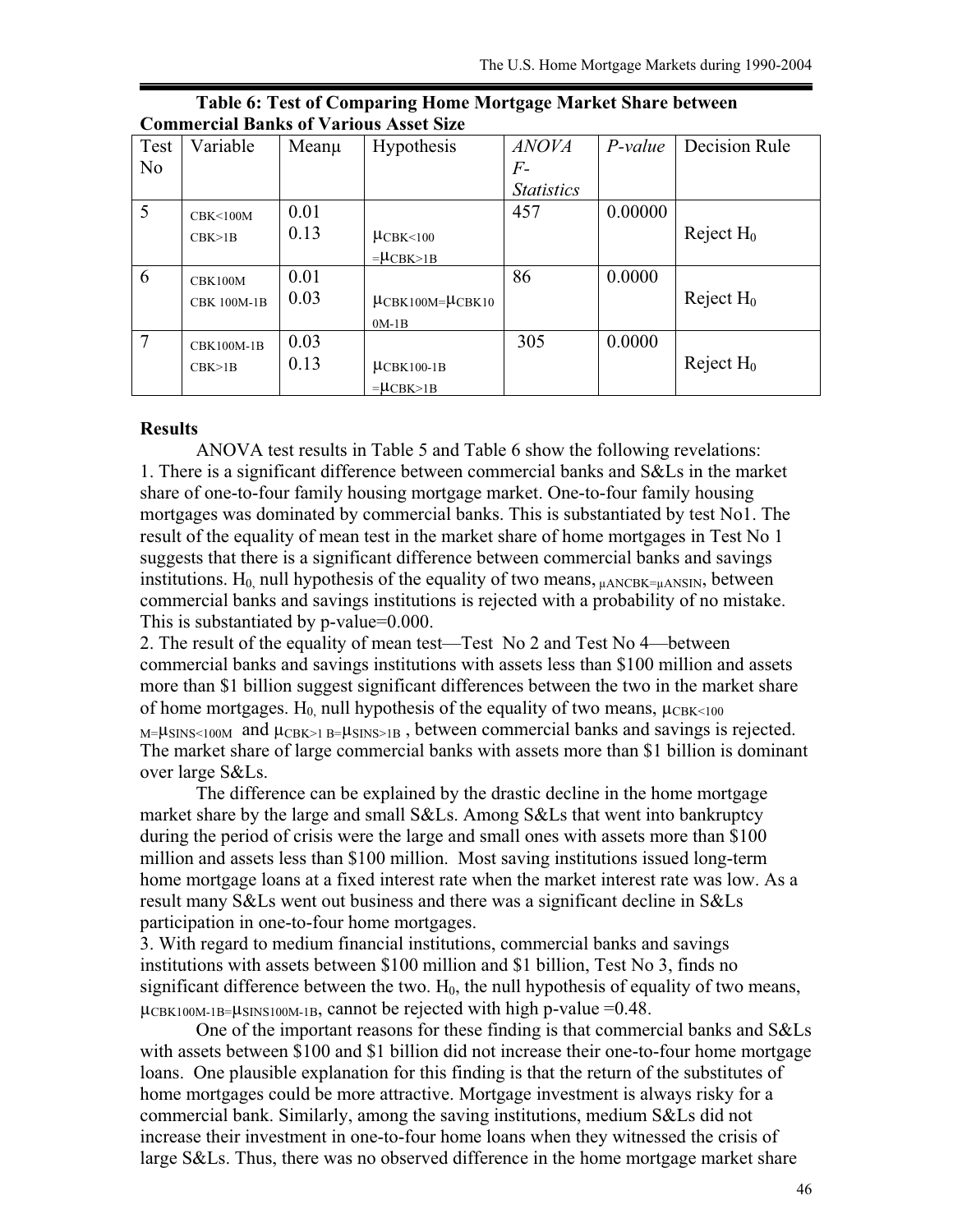between commercial banks and savings institutions with assets between \$100 million and \$1 billion.

4. The results of the ANOVA test of the comparative market share between commercial banks with various asset sizes is provided in Table 6 and clearly demonstrates that oneto-four family housing mortgage markets were dominated by the large commercial banks. During 1990-2004, large commercial banks with assets more than \$1 billion dominate the one-to-four family housing mortgage. The average market share of large commercial banks was 13 percent and was significantly higher than that of the combined market share of small and medium commercial banks (with assets less than \$100 million and assets between \$100 million to \$1 billion). H<sub>0</sub> null hypothesis of the equality of means,  $\mu_{CBK \le 100}$  $=\mu_{\text{CBK}>1B}$ ,  $\mu_{\text{CBK100M}}=\mu_{\text{CBK100M-1B}}$ , and  $\mu_{\text{CBK100-1B}}=\mu_{\text{CBK}>1B}$  between commercial banks with different asset categories is rejected with significant credibility supported by pvalue=0.0000.

The dominance of market share by large commercial banks over their counterparts can be explained by their vast assets and the allocation of assets in housing mortgages. In 2000, the top 10 largest banks (by assets) in the U. S. held 13.37 percent of their assets in one-to-four family home mortgages. This 13.37 percent was added to the market share of banks ranked 11 through 100 by assets, the top 100 largest banks in the U. S. held about 28 (27.89) percent of asset in one-to-four family home mortgages<sup>4</sup>.

Secondly, because of large financial assets, large commercial banks can undertake more risk in their investments of home mortgages.

# **VI. Conclusions**

There are four major participants in the U.S. mortgage market. They are: financial institutions, mortgage pools and trusts, individual and others, and federal and related agencies. Among them, financial institutions are the largest. During 1990, financial institutions held 51 percent of the total mortgages compared to 29 percent of mortgage pools and trusts. In 2000, financial institutions were still dominant participants in the total mortgage market with market share of 37 percent. The relative market share of mortgage pools and trusts increased from 29 to 49 percent in 2004.

 Federal and related agencies, and individual and others are less significant participants in the mortgage market.

In one-to-four home mortgages, commercial banks became dominant participants. The market share of commercial banks in one-to-four family housing increased from 17 percent to 19 percent in 2004. Within the domain of commercial banks, large commercial banks with assets of more than \$1 billion significantly dominated the one-to-four family home mortgage market. The market share of large commercial banks during 1990-2004 was 13 percent compared to 4 percent of the combined market shares of small and medium commercial banks with assets less than \$100 million and assets between \$100 million and less than \$1 billion.

Savings institutions, once the number one player in one-to-four family housing mortgages, were no longer dominant. The average market share of savings institutions was 12 percent and decreased to 9.8 percent in 2003. The decline of the market share of S&Ls was due to S&Ls crisis created by an increase in the market interest rate in the 1980s.

 $\overline{a}$ 4 Federal Reserve Bulletins, 2003.